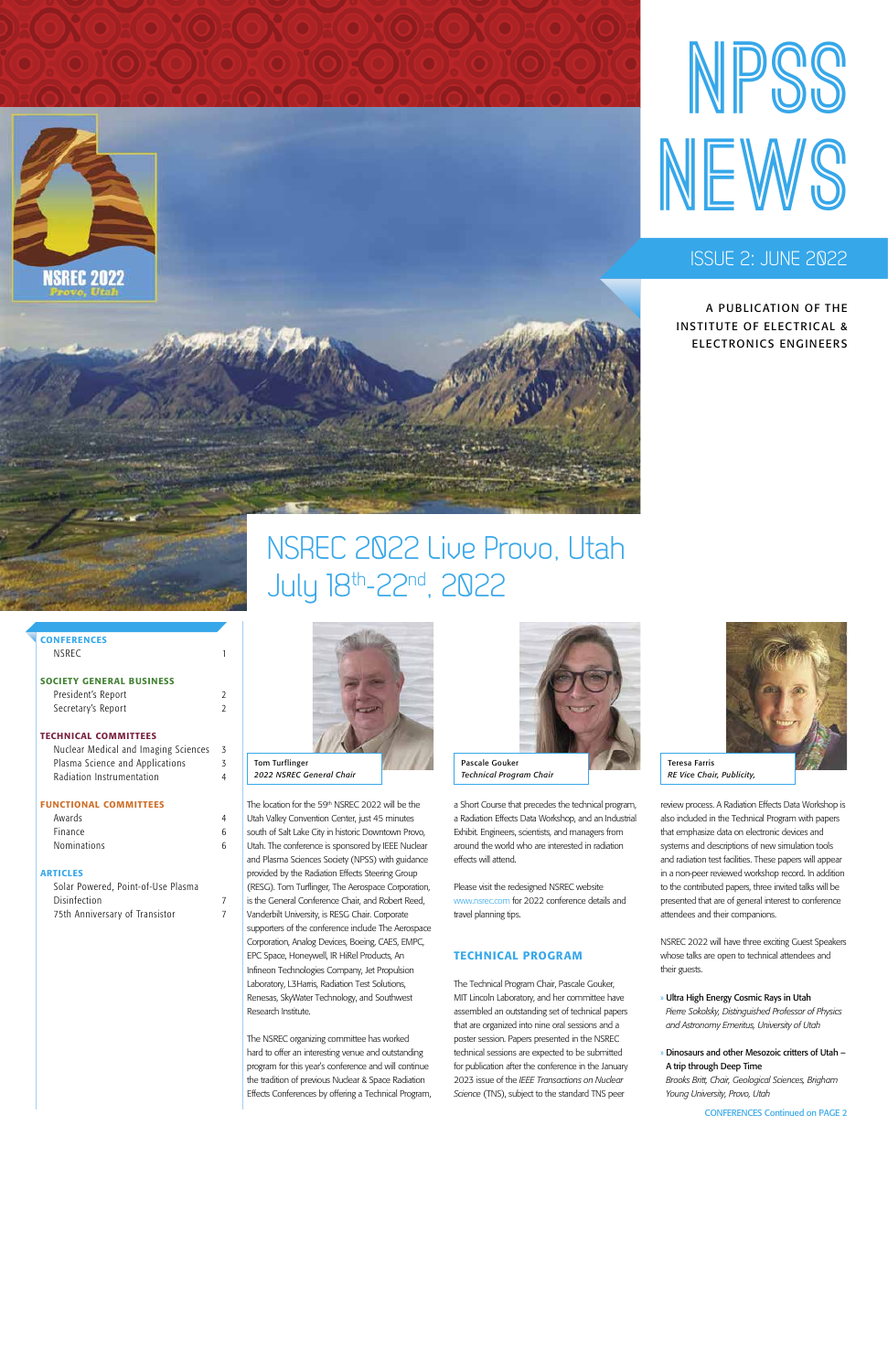# CONFERENCES **Interpretion CONFERENCES**

# NSREC. Cont. from PAGE 1

#### NUCLEAR & PLASMA SCIENCES SOCIETY NEWS

(USPS 000-560) is published quarterly by the Nuclear & Plasma Sciences Society of the Institute of Electrical and Electronics Engineers, Inc. Corporate Office: 3 Park Avenue, 17th Floor, New York, NY 10016-5997, [https://www.](https://www.ieee.org/about/contact.html) [ieee.org/about/contact.html](https://www.ieee.org/about/contact.html). Published in the USA. One dollar per member per year is included in the Society fee for each member of the Nuclear & Plasma Sciences Society.

» Utah Rocks!

*Ron Harris, Professor of Geological Sciences, Brigham Young University, Provo, Utah*

# SHORT COURSE

The Short Course Chair is Sylvain Girard, Université of St. Etienne. The theme of the 2022 course is "Multi-Scale, Multi-Physics of Radiation Effects".

Presentations and speakers for the four sessions are:

- » From radiation environments to radiationmatter interactions *Speaker: Giovanni Santin (ESA)*
- » Experimental characterization of radiation effects parameters for device and circuit level modeling

*Speaker: Philippe Paillet (CEA)*

#### » Modeling cumulative radiation effects: devices in integrated circuits *Speakers: Hugh Barnaby and Ivan Sanchez Esqueda (ASU)*

» Multi-scale, multi-physics modeling and simulation of single event effects at device and circuit levels *Speakers: Jean-Luc Autran and Daniela Munteanu* 

*(University of Marseille)*

2022 Attendees will receive the NSREC 1980- 2022 Short Course Compendium Memory Stick presentations with registration.

# SOCIAL EVENTS

Daniel Loveless, University of Tennessee Chattanooga, is the Local Arrangements Chair and is assisted by Mike Wirthlin, Brigham Young University. They have arranged an exciting social program in Provo. The Conference Social will be held at Wadley Farms on Wednesday evening. Two companion events include tours of Thanksgiving Point and Park City, Utah.

#### INDUSTRIAL EXHIBIT

Tara Luther, SkyWater Technology, is the Industrial Exhibit Chair. The exhibit will allow conference attendees to discuss new developments in radiation-hardened and radiation-tolerant electronics, engineering services, facilities, and equipment with participating vendors. If you need more information about the exhibit, please visit www.nsrec.com or contact Tara at Tara.Luther@SkyWaterTechnology. com.

# PROVO, UTAH

Provo is situated in the heart of Utah Valley between the eastern shore of Utah Lake and the towering Wasatch Mountains. Mount Timpanogos dominates the northern part of the city at 11,957 feet (3,644 meters); these rugged mountains east of Provo create one of the most picturesque backdrops in Utah.

Provo is a small city with a bustling downtown area with its variety of shops and activities and is home to Brigham Young University. It is a city steeped in history, with world-class museums, galleries, performing arts, and family attractions. And Provo is the ideal starting point to visit the great American Southwest! With the Wasatch to the north, the High Uintas Wilderness to the east and Utah's five magnificent National Parks in the south (and the Grand Canyon just beyond), Provo provides endless opportunities for world-class outdoor activities. Prepare to be amazed!

The Utah Valley Convention Center is ideally located in the city center and adjacent to the Provo Marriott and Hyatt Place, offering excellent accommodations. Within minutes, you will be within a thriving district where families and business professionals alike can enjoy the colorful scenery, historic buildings, vintage boutiques and over 50 restaurants. Alternatively, one can break on the roof top garden, offering breathtaking views of the Wasatch Mountains without leaving the venue. Come and join us for NSREC 2022 and experience it for yourself.

# ADDITIONAL INFORMATION

For the latest information on the conference, including the technical program and registration [forms, please visit our web site at http:/www.nsrec.](http:/www.nsrec.com) com. Alternatively, you may contact the General Chair, Tom Turflinger, E-mail thomas.l.turflinger@ aero.org. You may contact the Publicity Chair, Teresa Farris, E-mail: teresa.farris@archon-llc.com.



Sylvain Girard *Short Course Chair* 



*Local Arrangements Chair* 



*Industrial Exhibit Chair* 

# President's Report

I would like to use this newsletter column to update you on some of the recent initiatives of AdCom on behalf of NPSS and stimulate you to think about opportunities to promote educational and outreach activities within your technical field.

Since the last newsletter, Roger Fulton has kindly agreed to Chair the newly formed NPSS Foundation Fund Advisory Committee while Peter Clout has taken on the role of Communications and Donations Chair. Thank you both for taking on these important roles. The Advisory Committee reports to FinCom and, under Roger's leadership, it will help steer the direction of the new Fund which was established to support the Society's education, outreach, diversity and humanitarian efforts. The NPSS Foundation Fund gives the Society greater flexibility in the way

we finance ongoing mission-critical imperatives that grow out of successful new initiatives which we wish to continue without placing added pressure on our operating budget. We have seeded the Fund with an initial \$25,000 donation from NPSS and under Peter's leadership we will develop strategies to attract financial support from other donors.

Meanwhile, we continue to consider new initiatives and projects that support the Society's strategic goals through the 3%/1% rule. This is an IEEE rule that allows us to use up to 3% of their share of reserves to fund new initiatives in the following year, provided the total initiative budget across all Societies and Councils doesn't exceed 1% of IEEE reserves. We have used this mechanism to fund a number of very successful initiatives over the past 10 years, including the Instrumentation Schools that have helped train nuclear instrumentation students in Asia and South Africa, and various humanitarian projects sponsored by IEEE Smart Village that have seeded self-

sustaining entrepreneurial enterprises broadly related to our technical fields of interest in developing countries, such as India, Nepal and Guatemala.

More recently, John Verboncoeur and Hal Flescher have introduced a Fast Track process that enables "shovel ready" projects to access funding as soon as their projects are approved rather than waiting for the funding cycle to commence in the following year. At our most recent meeting in March, AdCom approved a priority slate of Fast Track projects. For example, Open Kinetic Modeling is an initiative led by Guobao Wang (UC Davis) and Youngho Seo (Stanford) to run a series of workshops on tracer kinetic modeling and to develop open-source software (OpenKMAP), with the aim of encouraging a new generation of scientists to specialise in this critical area of nuclear medical imaging. Another project, NuVirLab, proposed by Martin Grossmann (PSI) in collaboration with colleagues from the University of Science, Ho Chi Minh City, will provide a virtual nuclear physics and medical physics lab with theoretical calculation tools and interactive experiments to make such tools more accessible to inexperienced users (students) and professional communities in related fields (e.g., clinical medical physicists, educators).

These are just a couple examples of strategic shortterm projects our Society has recently supported to advance educational and other outreach activities in our fields of interest, beyond the recurring activities we are able to fund out of our normal operating budget. If these initiatives are successful, we now have more mechanisms available, such as the NPSS Foundation Fund, to help them become ongoing sustainable activities of the Society.

I am pleased to report that EduCom, our newest functional committee, is up and running under the leadership of Stefan Ritt. They have set up a

### [new web page at https://ieee-npss.org/technical](https://ieee-npss.org/technical-committees/education-committee/)committees/education-committee/ which I encourage you to browse. The committee has also established a new form and process to apply for small amounts of funding for educational activities which you will find on the web page. EduCom is already planning several new educational activities over the next 18 months, including a joint school on OpenGATE in Africa, a presentation on NPSS by Stefan at the African School of Physics congress (https://www.africanschoolofphysics.org/) and two new instrumentation schools in Dakar, Senegal in December 2022 and Viareggio, Italy in June 2023.

This is a snapshot of some of the great work being done by your AdCom on behalf of NPSS. I encourage you to reach out to your TC Chairs and elected members of AdCom to discuss other new initiatives you would like to promote within your technical area.

Shrikle

*Steve Meikle, IEEE NPSS President,* 

*can be reached by E-mail at steven.meikle@sydney.edu.au.*



Steve Meikle *IEEE NPSS President*

The NPSS AdCom met virtually by Zoom on March 4<sup>th</sup> (Finance Committee, Communications Committee) and  $5<sup>th</sup>$  (AdCom). As this was the first meeting for our newly elected members and new TC Chairs, President Steve Meikle spent a little time introducing NPSS and AdCom's role in its operation. He noted that TAB is discussing a multiple society membership discount package, but each of the society's must have agreed, The impact on IEEE revenue is projected to be a loss of about \$375k. The loss to NPSS would be of order \$1-2k. A pilot

program accelerating partnerships with Chinese journals has begun in response to a Chinese government mandate that at least 1/3 of the papers by a Chinese author must be published in a Chinese journal. NPSS has not joined this pilot program to date. President Steve Meikle also sent a message to the president of the East Ukraine Section Chapter indicating our support for Ukraine in these difficult times.



Albe Larsen *IEEE NPSS Secretary and Newsletter Editor*

# Secretary's Report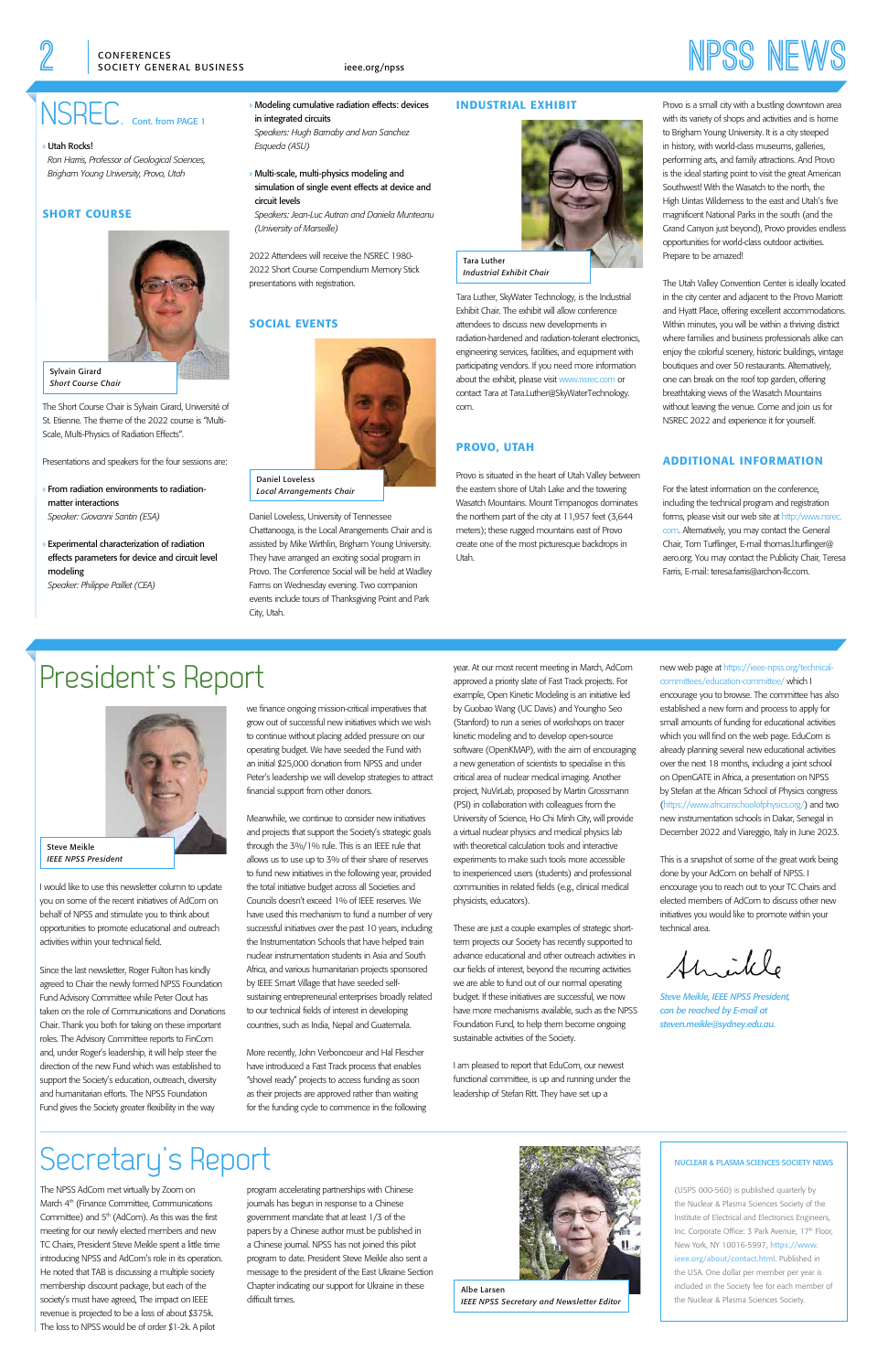Our guest, Manfred (Fred) Schindler, Division IV Director, discussed several other items from the TAB meeting including a proposed change to the IEEE Constitution Article XIV which deals with votes needed to pass the amendment. The biggest change would be in requiring enough votes from each region. Another change is to allow electronic signatures for petitions for amendments. The Board will discuss and decide on adding this amendment to the ballot in June. For further information search Article XIV on Collabratec, Other items discussed by Fred included proposed changes to the Fellows process, Realignment of IEEE Regions, a presidential election pilot designed to deal with electioneering issues, and IEEE finances.

Our Treasurer, Ralf Engels, reported on the health of our conferences and our treasury. Our conferences are closing in a timely way. Although our conferences are in the black financially, the dollar return is quite low due to the reduced fees for virtual meetings. In 2022 we'll see how hybrid meetings, which are more expensive to produce than solely either in-person or virtual meetings, perform. The current view is that NPSS will have fewer funds for Society activities such as awards, initiatives, AdCom meetings in person and so on.

Ralf again mentioned the requirement for conference treasurers to use the budget tool developed by NPSS. If you are, or expect to be a conference treasurer, get in touch with Ralf and learn what the job entails. Reach him at r.engels@ fz-juelich.de for guidance and the rules!

One of our newest committees, the Education Committee, was approved at the October 2021 AdCom meeting. Subsequently, Steve Meikle asked Stefan Ritt to become the inaugural chair. Stefan defined the Committee membership which includes the chairs of the Distinguished Lecturers, Chapters, Transnational, Young Professionals and Publications committees and the WIE and EAB liaisons. They [have a new web site, https://ieee-npss.org/technical](https://ieee-npss.org/technical-committees/education-committee/)committees/education-committee/. Check it out to see what might interest you!

Our other new committee is also mentioned in the President's Report, the NPSS Foundation Fund Advisory Committee, along with a more thorough introduction to EduCom and also to the new Fast Track initiative approval and deployment process.

Our technical committees also reported at this meeting, and are doing well. Written reports were received from the Functional committees and the liaisons.

# ADCOM ACTIONS

- » It was moved that changes to the PSAC Bylaws be approved. Carried. 23 Y, 0 N, 0 A
- » The Radiation Instrumentation Steering Committee moves that Advancements in Nuclear Instrumentation Measurement Methods and their Applications (ANIMMA) 2023 be a Technically Co-Sponsored conference of NPSS. Approved. 24 Y, 0 N, 0A
- » The Radiation Instrumentation Steering Committee moves that the Technically Co-Sponsored conference administrative fee for ANIMMA 2023 be paid by NPSS. Approved. 23 Y, 0 N, 1 A.
- » PPST moves that AdCom approve that the 2024 International Power Modulator and High Voltage Conference (IPMHVC) be a NPSS technically cosponsored conference. Approved . 23 Y, 0 N, 1 A.
- » PPST moves that AdCom approve that NPSS pay the \$1,450 Technical Co-sponsored conference administrative fee for the 2024 International Power Modulator and High Voltage Conference (IPMHVC). Approved. 23 Y, 0 N, 1 A.
- » AdCom approves transfer of \$25k to the NPSS Foundation Fund. Endorsed by FinCom 04-Mar-2022. Approved. 24 Y, 0 N, 0A.
- » AdCom approves Fast Track Initiative slate prioritization, and funding F8, F7, F2, and F5. Endorsed by FinCom 04-Mar-2022. Approved. 23 Y, 0 N, 1 A.
- » The NPSS AdCom approves the appointment of Zane Bell to another 3-year term as the Editor-in-Chief of the *IEEE Transactions on Nuclear Science*. Approved. 24 Y, 0 N, 0 A.
- » The NPSS AdCom approves the appointment of Steve Gitomer to another 3-year term as the Editor-in-Chief of the *IEEE Transactions on Plasma Science*. Approved. 24 Y, 0 N 0 A.
- » Changes to the wording of the student award were approved and will go to TABARC.
- AdCom will hold its next meeting June 28<sup>th</sup>–30<sup>th</sup> in Santa Fe, NM and will be our first in-person meeting since March of 2020.

On 12<sup>th</sup> November 2021, the PSAC Executive Committee (ExCom) held an E-mail vote to approve two amendments to our Bylaws governing the election of transnational members to the ExCom, where transnational refers to members whose primary residence is outside of the US and Canada. The Split for clarity and readability amendments were approved by the required 2/3 majority of the full ExCom. Subsequently, per a motion submitted by PSAC Chair Jason Marshall, the NPSS AdCom approved these changes to the PSAC Bylaws at its Zoom meeting on 5<sup>th</sup> March 2022. These changes became effective as soon as the NPSS AdCom approved them, and therefore will apply to this year's ExCom election. However, the PSAC Constitution also requires that any changes to the Bylaws be published in the NPSS Newsletter. This article summarizes the motivation and content of the revisions to PSAC Bylaws 2.1 and 2.6 governing

*Albe Larsen, IEEE NPSS Secretary and Newsletter Editor, can be reached by E-mail at a.m.larsen@slac.stanford.edu*

Technical Committees

### NUCLEAR MEDICAL AND IMAGING SCIENCES



With travel restrictions easing in many locations, we look forward to a planned hybrid meeting format for the 2022 NSS/MIC/RTSD meeting in Milano, Italy from 5<sup>th</sup>–12<sup>th</sup> November 2022. For many of us this will be the first time in nearly three years that we can gather with international colleagues for face-to-face meetings and again experience the vibrancy of an NSS/MIC/RTSD poster session.

# IEEE NPSS Edward J. Hoffman Early Career Development Grant

It is with great pleasure that we congratulate Elena Maria Zannoni from the University of Illinois Urbana-Champaign on receiving this award. This is the second year this award has been offered and is made possible by a generous donation to the IEEE Foundation from Carolyn Hoffman. Elena intends to use the award funds to support short visits to clinical sites collaborating on the development of dynamic and hyperspectral SPECT systems. See the Awards section under Functional Committees.

### Upcoming Deadlines for NMISC Awards

The deadline for nominations for the 2022 NMISC Awards is July 15<sup>th</sup>, 2022. These awards are the Edward J. Hoffman Medical Imaging Scientist Award, given annually to an individual in recognition of outstanding contribution to the field of medical imaging science; the Medical Imaging Technical Achievement Award, given annually to a mid-career individual who has made significant and innovative technical contributions to the field of medical imaging science; and the Bruce Hasegawa Young Investigator Medical Imaging Science Award, given

Continued on PAGE 4 2.6 Forty-five days after distribution of the ballots, the IEEE Headquarters shall count and tabulate the votes. In general, those nominees receiving the highest number of votes will be elected. However, the ballots shall be counted in a manner determined at the beginning of the election cycle that ensures that at least one of the transnational candidates is among the six candidates elected to regular 3-year terms. However, in years in which Bylaw 2.1 mandates the designation of Regional candidates from Regions 8, 9, or 10, the ballots shall be

annually to a young individual in recognition of significant and innovative technical contributions to the field of medical imaging science. Please consider nominating a colleague or encouraging others to nominate a deserving candidate. Further information can be found at: https://ieee-npss.org/technical[committees/nuclear-medical-and-imaging-sciences/](https://ieee-npss.org/technical-committees/nuclear-medical-and-imaging-sciences/)

### CALL FOR COMMITTEE NOMINATIONS

Nominations for the 2023-2025 Nuclear Medical and Imaging Sciences Council (NMISC) Memberat-Large terms are now open. NMISC manages the Nuclear Medical and Imaging Sciences Technical Committee and its conferences. These three-year terms allow members to become active in Technical Committee and IEEE activities and guide the future of NMISC. Please send nominations to NMISC Secretary Nicolas Karakatsanis (nak2032@med. cornell.edu). The nomination deadline is June 1st, 2022.

Nominations are also open for electing an AdCom representative to a four-year term from 2023-2026. AdCom facilitates all of the activities of the society. The nomination deadline is also June 1, 2022 so please reach out to myself or Nicolas if you are interested in putting a nomination forward.

More information on NMISC activities is available at [https://ieee-npss.org/technical-committees/nuclear](https://ieee-npss.org/technical-committees/nuclear-medical-and-imaging-sciences/)medical-and-imaging-sciences/



*Andrew Goertzen, NMISC Chair, can be reached by e-mail at Andrew.Goertzen@umanitoba.ca.*

#### PLASMA SCIENCE AND APPLICATIONS

the election of transnational members to the PSAC ExCom.

The ExCom has 18 elected voting members-at-large who serve three-year terms, with elections held annually to replace the six members whose terms are expiring at the end of each calendar year. The purpose of the revisions is to guarantee that the ExCom will always have representation from IEEE Regions 8, 9, and 10, which together comprise the entire world outside of the US and Canada, and that we will set aside seats in our annual election when necessary (but only when necessary) to ensure that representation. Below is the revised version of Bylaws 2.1 and 2.6, with the deleted text struck out and shown in red and the newly inserted text shown in blue. The complete Constitution and Bylaws dated 12<sup>th</sup> November 2021 can be found on the [PSAC webpage: https://ieee-npss.org/technical](https://ieee-npss.org/technical-committees/plasma-science-and-applications/)committees/plasma-science-and-applications/.

From the Bylaws of the Plasma Science and Applications Committee of the IEEE Nuclear and Plasma Sciences Society:

2.1 The Nominations Subcommittee of ExCom has principal responsibility to assemble a balanced slate of qualified ExCom candidates reflecting the diversity of PSAC. Nominations may be made by any member of the Committee by written submission to the Nominations Subcommittee, up until a date fixed each year by the Chairperson of the Committee. Self-nominations are permitted. Eligible members of PSAC can also be added to the ballot by a written petition signed by 25 members of the Committee. Such petitions must be submitted to the Chairperson of the Committee no later than June 1 of the year of the election. The Chairperson of the Committee shall ensure that the number of candidates is at least one and one-half (1.5) times the number of positions to be filled. Each election ballot shall include at least two transnational candidates, wheretransnational refers to candidates whose primary residence is outside of the US and Canada. Those transnational candidates shall be identified to the IEEE Headquarters, but not separately designated on the election ballot. It is the intent of the Committee to include representation on ExCom from each of the three IEEE Regions outside of North America. Accordingly, in any calendar year for which any of the Regions 8, 9, and 10 have no elected membersat-large carrying over into the following year, the election shall be carried out so as to ensure the election of at least one new member from each of the Regions so affected. In such years, the election ballot shall include at least two Designated Regional Candidates from each such Region, and those Designated Regional Candidates from Regions 8, 9, or 10 shall be identified to the IEEE Headquarters for purposes of administering the election, but not separately designated on the election ballot. However, if a sufficient number of candidates from a Region cannot be found, this provision may be passed over.

Andrew Goertzen *NMISC Chair* 



*PSAC Chair* 

Steve Gold *PSAC Secretary*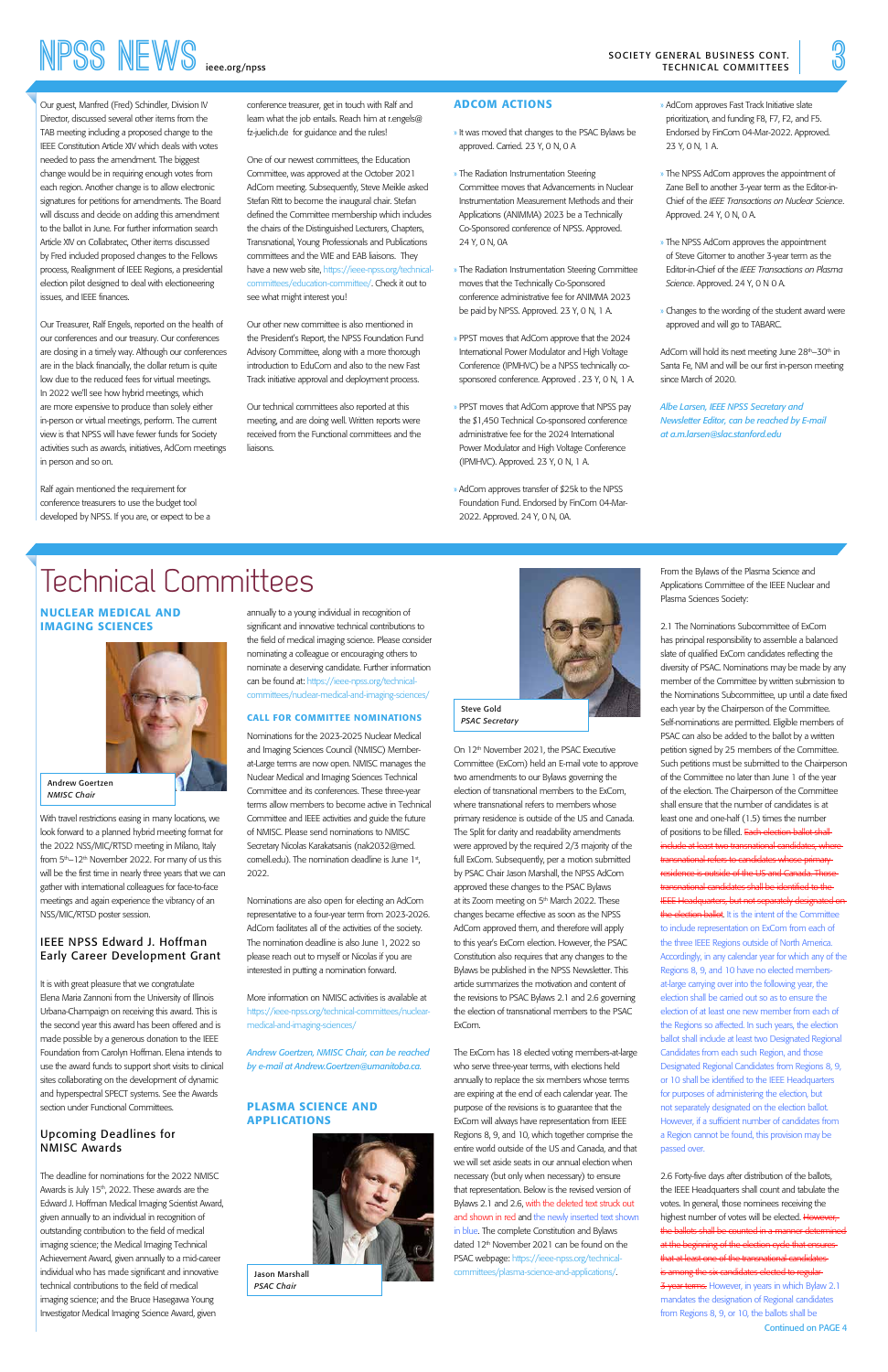# **4** [ieee.org/npss](http://ieee.org/npss) **NPSS News** TECHNICAL COMMITTEES CONT.

counted in a manner determined at the beginning of the election cycle that ensures that at least one of the candidates from each of the affected Regions with at least two members on the ballot is among the six candidates elected to regular 3-year terms. If the election is also being used to fill the remainder of an uncompleted 3-year term, the individual receiving the next highest vote total after determination of the six regular three-year terms will be elected to that position. In the event of a tie vote by the general membership of PSAC, the individual selected will be determined by a majority vote of the voting members of the ExCom. The tie- breaking vote of the ExCom members shall be conducted by fax or electronic mail by the Secretary of the Committee.

*Jason Marshall, PSAC Chair, can be reached by E\_mail at j.aleaxander.marshall@ieee.org; Steve Gold, PSAC Secretary, can be reached by E-mail at steeveg@comcast.net/*

## RADIATION INSTRUMENTATION STEERING COMMITTEE

Along with the rest of IEEE and other professional societies, Radiation Instrumentation conferences are transitioning back to in-person or hybrid (accommodating both in-person and virtual attendees). The final decision has been for the

2022 Nuclear Science Symposium, Medical Imaging Conference and Room-Temperature Semiconductor Detector (NSS/MIC/RTSD - https://nssmic.ieee. [org/2022/\) conference to be hybrid with in-person](https://nssmic.ieee.org/2022/)  attendance at the Milano Convention Centre, Milano, Italy, from November  $5<sup>th</sup>$  to  $12<sup>th</sup>$ . The Organizing Committee, led by General Chair Chiara Guazzoni, as well as the entire Radiation Instrumentation Steering Committee (RISC), is looking forward to welcoming all attendees who are able to be there in-person to Milan and working diligently to ensure that all those attending virtually will also feel welcomed and find the experience to be worth their time and effort. As always, the health and wellness of our attendees is paramount and we will continue to monitor public health guidance and adjust plans and protocols accordingly so continue to check the conference web sites early and often to get the latest updates.

> » Nominations for five people to serve 2023-2025 terms as RISC Members-at-Large are now open. RISC manages the Radiation Instrumentation Technical Committee and its conferences. These three-year terms enable people to become active in IEEE and to guide the future of RITC. Please send all nominations to RISC Secretary Merry Keyser (MerryKeyser@ieee.org) and our Nominations Committee Chair Srilalan Krishnamoorthy (Srilalan@pennmedicine.upenn. edu). The nomination deadline is June 1st, 2022.

We are also pleased to announce that SCINT 2022 (www.lanl.gov/scint2022), the 16<sup>th</sup> International Conference on Scintillating Materials and their Applications, will be held September 19th–23<sup>rd</sup>, 2022 in Santa Fe, NM, USA as an in-person conference.

- » Nominations for a single 2023-2026 term as a RITC representative on the NPSS Administrative Committee (AdCom) are now open. The fields of interest of the NPSS include Nuclear Science and Engineering (including radiation detection and monitoring instrumentation, radiation effects, nuclear biomedical applications, particle accelerators, and instrumentation for nuclear power generation), and Plasma Science and Engineering (including plasma dynamics, thermonuclear fusion, plasma sources, relativistic electron beams, laser plasma interactions, diagnostics, and solid state plasmas). The NPSS sponsors more than seven conferences and four peer reviewed journals. Please send all nominations to the NPSS Nominations Chair Ron Schrimpf (ron.schrimpf@ vanderbilt.edu). The nomination deadline is June 1st, 2022.
- » Nominations for a single 2023-2024 term on the Joint Oversight Subcommittee (JOS) of RISC and Nuclear Medical Imaging Sciences Council (NMISC) are now open. JOS is responsible for the NSS/MIC/RTSD conference site selection process. RISC and NMISC are seeking to identify and nurture a small group of people interested in identifying oustanding venues for this conference. Please send all nominations to RISC Secretary Merry Keyser (MerryKeyser@ieee.org) and our Nominations Committee Chair Srilalan Krishnamoorthy (Srilalan@pennmedicine.upenn.edu). The nomination deadline is October 1st, 2022.

As brief updates for future NSS/MIC/RTSD conferences, we are planning for 2023 in Vancouver, British Columbia, Canada, 2024 in Boston, Massachusetts, USA, and 2025 in Yokohama, Japan. Note that the latter two NSS/MIC/RTSD conference are at the sites we had previously planned for 2020 and 2021, respectively, but had to convert to virtual due to the COVID-19 pandemic.

Beyond our Radiation Instrumentation conferences, July 15<sup>th</sup>, 2022 is the deadline for submitting complete nomination packages for the Radiation Instrumentation annual awards:

» The Radiation Instrumentation Early Career Award (RIECA) is given to a young investigator in recognition of significant and innovative technical contributions to the fields of radiation instrumentation and measurement techniques for ionizing radiation. The prize consists of US\$1,500 and an engraved plaque. The past recipients of the RIECA can be found on the Radiation Instrumentation Technical Committee (RITC) web page (http://ieee-npss.org/technical-committ radiation-instrumentation/).

- » The novel Emilio Gatti Radiation Instrumentation Technical Achievement Award (RITAA) recognizes a mid-career individual who has made significant and innovative technical contributions in the field of radiation detectors, radiation instrumentation, and/or nuclear electronics, and/or measurement techniques for ionizing radiation. The prize consists of US\$2,000 and an engraved plaque.
- » The prestigious Glenn F. Knoll Radiation Instrumentation Outstanding Achievement Award (RIOAA) is given to an individual in recognition of outstanding and enduring contributions to the field of radiation instrumentation. The prize consists of \$3,000 and an engraved plaque. The past recipients of the RIOAA can be found on the [RITC web page \(http://ieee-npss.org/technical](http://ieee-npss.org/technical-committees/radiation-instrumentation/)committees/radiation-instrumentation/).

Finally, there are a couple of annual opportunities for you and/or your colleagues to become more involved in RISC activities, as well as the larger Nuclear & Plasma Science Society (NPSS) and IEEE.

> More information on the Radiation Instrumentation Technical Committee is available at https:// [ieee-npss.org/technical-committees/radiation](https://ieee-npss.org/technical-committees/radiation-instrumentation/)instrumentation/

*John Valentine, RISC Chair), is with Lawrence Berkeley National Laboratory; Phone: +1(510)486-4920; Mobile +1(619)371-0016; E-mail: jdvalentine@lbl.gov*



John Valentine *RISC Chair* 

# Technical Committees Cont. from PAGE 3

# Functional Committees

# AWARDS



# Richard F. Shea Distinguished Member Award

#### Janet L. Barth



Janet L. Barth retired from NASA's Goddard Space Flight Center (GSFC) in 2014. At her retirement, she served as the Chief of the Electrical Engineering Division (EED) where she was responsible for the delivery of spacecraft and instrument avionics to

several of NASA's science missions, including the Solar Dynamics Observatory, the SWIFT Burst Alert Telescope, the Lunar Reconnaissance Orbiter, the Global Precipitation Measurement mission, the Magnetospheric Multiscale Mission, and the James Webb Space Telescope (JWST). She also oversaw development of microwave and optical communications systems and suborbital avionics systems at the Wallops Flight Facility. Early in her career, she worked as a radiation hardness assurance engineer and developed radiation environment requirements for over 35 missions, including the Hubble Space Telescope, JWST, the Earth Observing Missions, and the NOAA Geostationary Environment Satellites. She was a member of the team that developed NASA's systems engineering approach to radiation hardness assurance for emerging technologies.

Starting in 1999, Janet worked on the development of NASA's Living With a Star (LWS) Program as a member of the science pre-formulation/proposal team and the LWS Program Science Architecture Team. In 2001 she was selected as the Project Manager for the LWS's Space Environment Testbed. In 2005 she proposed, organized, and chaired the 2005 LWS Program's International Space Radiation Model Development Workshop, the outcome of which established and documented the requirements for new models of the Van Allen belts. In March 2015 the long awaited for new Van Allen belt models (International Radiation Environment Near Earth /AE9 and AP9) were released to the international community.

From 2002 to 2008, Janet was a branch manager in GSFC's EED. She was appointed to the GSFC Center Director's Advisory Council, serving on the

committee from 2006 to 2014, and she chaired NASA's Avionics Steering Committee in 2013. She received the NASA Exceptional Achievement Medal in 1999 and the Robert H. Goddard Award of Merit in 2014.

In addition to her technical achievements, Janet was a member of the NPSS Administrative Committee from 2008 to 2022. She was the President of the NPSS from 2013 to 2014. Other roles include the Awards Committee Chair, the Liaison for Women in Engineering, and an elected member for Radiation Effects. She was the Executive Chair of the NPSS Radiation Effects Technical Committee from 2018 to 2021 and is currently the Past-chair of the Technical Committee. In 2014 she was presented with the Radiation Effects Award. She is actively involved with the IEEE Nuclear and Radiation Effects Conference (NSREC), teaching the Short Course in 1997, serving as the Guest Editor of the *Transactions on Nuclear Science* from 1998 to 2000, the Technical Program Chair in 2001, and the General Conference Chair in 2006. She is a regular participant in the European Radiation and its Effects on Components and Systems (RADECS) Conference.

Currently, Janet is a Subject Matter Expert for Cornell Technical Services, Norfolk, VA and is a member of the Board of Advisors for MERC Aerospace, Inc., Passdena, MD.

#### Janet is a Life Fellow of the IEEE.

*Citation: For outstanding leadership in all realms of NPSS activity – technical contributor, conference chair, technical committee member, technical committee chair, AdCom member, president.*

# Charles K. Birdsall Award

John P. Verboncoeur

John P. Verboncoeur received a B.S. (1986) from the University of Florida and a M.S. (1987) and Ph.D. (1992) in nuclear engineering from the University of California at Berkeley (UCB). He currently serves as Senior Associate Dean for Research and Graduate Studies in the College of Engineering at Michigan State University (MSU).

Following appointments as a postdoctoral researcher at UCB and Lawrence Livermore National Laboratory, and as a Research Engineer at UCB, he joined the UCB Nuclear Engineering faculty in 2001, where he founded and chaired the Computational Engineering Science Program 2001-2010. In 2011, he was appointed Professor of Electrical and Computer Engineering at MSU. In 2015, he added an appointment as Professor of Computational Mathematics, Science and Engineering, which he cofounded. His research interests are in theoretical and computational plasma physics and applications. He has authored/coauthored over 400 journal articles and conference papers, with over 5000 citations, and has taught 13 international workshops and mini-courses on plasma simulation. He became an IEEE Fellow in 2013, received the IEEE NPSS Shea

Stefan Ritt *Awards Chair* 

Janet Barth *2022 Richard F. Shea Award Recipient* 



John Verboncoeur *2022 Birdsall Award Recipient*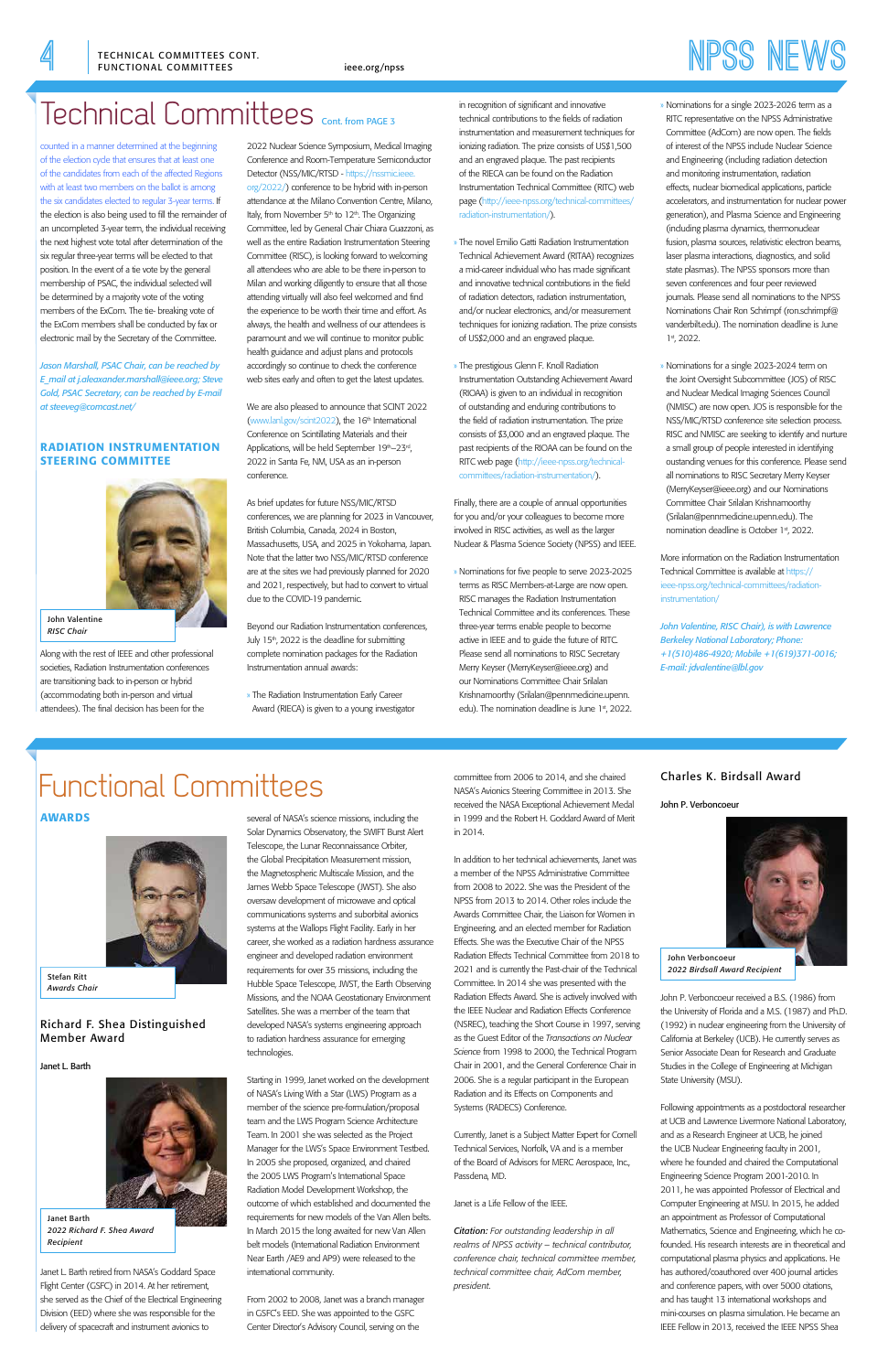#### Continued on PAGE 6

# **NPSS NEWS [ieee.org/npss](http://ieee.org/npss) Seconds** FUNCTIONAL COMMITTEES

Distinguished Member Award in 2018, the IEEE Plasma Sciences and Applications Committee Award in 2019, and the IEEE Charles K Birdsall Award in 2022.

Prof. Verboncoeur is Past President of the IEEE Nuclear and Plasma Sciences Society, past IEEE Director, past Acting VP of IEEE Publications, Services, and Products Board, VP-elect of IEEE Technical Activities overseeing all 46 IEEE Societies and Councils and about \$500M in revenue. He serves on the Board of Directors for the American Center for Mobility national proving ground. He is Associate Editor of Physics of Plasmas and serves on the DOE Fusion Energy Sciences Advisory Committee. He has led a number of successful startups, including computerized fitness equipment, digital health systems, and distributed publication software, with a role in the USPS mail forwarding system and the consumer credit reports for a big-three credit bureau.

*Citation: For pioneering leadership in computational plasma science research, education, student mentoring, curriculum innovation, supportive professional community leadership, and helping to define the field of computational plasma physics.*

#### Early Achievement Award

#### Cédric Vermontois



Cédric Virmontois (S'10–M'12–SM'19) received the Engineering degree in Physics from the Institut National des Sciences Appliquées (INSA), Toulouse, France, in 2008 and the Ph.D. degree in Microelectronics from the Institut Supérieur de l'Aéronautique et de l'Espace (ISAE Supaero), Toulouse, France, in 2012. His Ph.D. research focused on displacement damage-induced degradation effects in CMOS image sensors. He modeled the degradation of the sensor performance parameters, especially the dark current and its associated random telegraph signal and he deduced hardening-by-design techniques to mitigate space radiation effects in CMOS imagers. Cedric presently works for the Centre National d'Études Spatiales (CNES) in Toulouse, France, in the Technology & Digital Directorate. He started as Detection Chain specialist from 2012 to 2018, his work involves the development of imagers for future space imaging missions, electro-optical characterizations, analysis and testing of imagers. He has extended his research to several solid-state imagers dedicated to visible and infrared imaging using ground and in-flight data in order to find generic ways to predict and mitigate space radiation effects. Cédric has also contributed to the understanding and modeling of dark-current Random Telegraph Signals (RTS) in image sensors. He contributed to the discovery of total ionizing dose-induced RTS in silicon-based image sensors. In 2014, he was in charge of the Supercam Remote Micro-Imager, the French contribution to the Mars 2020 Perseverance rover, where he was particularly active to push the selection of the CMOS image sensor for this space mission. Since 2019 he has been recognized as an expert at CNES in the field of solid-state image sensors and radiation effects. In 2021 he became the head of the Opto-Electronic detection department. Cédric has served the IEEE community as a reviewer for the IEEE Nuclear and Space Radiation Effects Conference (NSREC) and for publications in the *IEEE Transactions on Nuclear Science* and *Transactions on Electron Devices*. He has authored or co-authored more than 80 papers in peer-reviewed scientific journals. He has received several awards including the Radiation Effects Early

Achievement award in 2020, four best conference papers and the IEEE Paul Phelps Continuing Education Grant for recognition of contributions to the fields of nuclear and plasma science.

### Glenn F. Knoll Postdoctoral Scholar

Thuy Linh Tran

Dr Linh Tran is currently a research fellow at the Centre for Medical Radiation Physics (CMRP), University of Wollongong (UOW) and is coordinating and leading research in experimental microdosimetry. She received Bachelor's and Master's degrees in Physics at International University of Nature, Society and Man "Dubna" – Dubna, Russian Federation in 2008. Following this, she completed her Ph.D. on an advanced semiconductor silicon detector for dosimetry and microdosimetry in radiation protection and hadron therapy at the CMRP, University of Wollongong under the mentorship of Distinguished Professor Anatoly Rozenfeld.

Her research interests include development of semiconductor microdosimeters, relative biological effectiveness (RBE) in proton and heavy ion therapy, Boron Neutron Capture therapy (BNCT) and fast neutron therapy (FNT) as well as research on theoretical radiobiological models in hadron therapy and Monte-Carlo simulation for applications in aviation and space. She has published 62 peer review papers in the field of radiation detectors for space and medicine.

Dr Tran is a recipient of the American Association of Physicists in Medicine (AAPM) Farrington Daniels Award for best paper in Medical Physics, 2018. She was named a UOW Impact Maker (2019) and a recipient of Dame Bridget Ogilvie Award for Research Excellence (2021). Dr Tran recently received the prestigious and highly competitive award - the Career Development Fellowship grant from the Cancer Institute, News South Wales (2022-2025).

# Glenn F. Knoll Graduate Scholar Award

Stefano Marin



Stefano Marin is a fifth-year nuclear engineering Ph.D. student at the University of Michigan, Ann Arbor. He is working in Prof. Sara Pozzi's research group studying the angular momentum of fission fragments and its effects on n-γ emission correlations. Stefano's main interest is the implementation of novel analytic techniques for neutron, γ, and charged-particle data. Over the course of his Ph.D., Stefano has experienced many facets of nuclear science research, from designing and performing experiments to working with theorists on improving our understanding of fission. This work resulted in several journal publications.

Stefano has mentored students at all levels during his Ph.D. career, ranging from other graduate students to high-school students.

Stefano was born in Torino, Italy, and frequently returns to visit his family and dog. After finishing high school, he moved to Rochester, NY, to study physics. While there, he developed a passion for research and mentoring. He worked in theoretical atomic and molecular physics in his undergraduate days, investigating the effects of externally applied electric and magnetic fields on spin and geometric phases of molecules. He enjoyed immensely his time working on theoretical problems, and he now enjoys dealing with practical problems in the lab.

In his free time, Stefano enjoys reading, cooking, and attempting to repair his broken motorcycle. His favorite fiction and nonfiction books are by H. Hesse and M. E. Rose, respectively.

### Edward J. Hoffman Early Career Development Grant

Elena Maria Zannoni

Dr. Elena Maria Zannoni is a postdoctoral research associate at the Nuclear, Plasma and Radiological Engineering Department at the University of Illinois Urbana-Champaign (UIUC), USA, under the supervision of Prof. Ling-Jian Meng. Elena received a B.Sc. degree with honors (2013) and a M.S. degree (2015) in Biomedical Engineering from University of Pisa, Italy. She earned a Ph.D. in Bioengineering at UIUC in 2021. Her research focuses on the development of advanced SPECT imaging systems based on state-of-art semiconductor detectors and collimator designs for which she holds a patent. For her Ph.D. she designed, developed, and characterized a preclinical SPECT system, in collaboration with University of Chicago and Northwestern University. Currently, she is involved in the development of the Dynamic Extremity SPECT (DE-SPECT) system for imaging peripheral vascular disease in lower extremities, in collaboration with University of Pennsylvania and Yale University, and in a U01 grant for the development of the AlphaSPECT system, a full-body hyperspectral SPECT system for targeted alpha therapy applications, in collaboration with Johns Hopkins University. The NPSS Edward J. Hoffman Early Career Development Grant will support these developments and short-term visits at the collaborating clinical institutions.

Elena has presented her research at every IEEE MIC since 2017 and in other international conferences, authoring and co-authoring 40+ presentations and workshops. She received young investigator awards for best oral presentations at IEEE NSS/MIC and SNMMI Annual Meetings, and several grants from the IEEE Women in Engineering Society and the NPSS, including, twice, the Valentin T. Jordanov Radiation Instrumentation Award.

### Magne "Kris" Kristiansen Award

#### Brad Hoff

Brad W. Hoff (S'04-M'10-SM'18) is a Senior Scientist at the Air Force Research Laboratory (AFRL). His research background includes high power RF source technology, pulse-power systems and diagnostics, PIC modeling, and electromagnetic interactions with high-temperature materials. Current research interests involve high-power microwave sources, nonlinear transmission lines (NLTLs), microwave-driven plasmas, applications of additive

manufacturing techniques to HPEM sources, directed energy interactions with high-temperature materials, and power beaming. Dr. Hoff holds degrees from the U. S. Naval Academy (B.S. in Physics) as well as the University of Michigan (M.S.E. in Nuclear Engineering, M.S.E. in Electrical Engineering and Ph.D. in Nuclear Engineering). Dr. Hoff is a Fellow of the Air Force Research Laboratory, an IEEE Senior Member, and a Member of the IEEE Nuclear and Plasma Sciences Society (NPSS).

### Robert J. Barker Graduate Student Award

Daniel Maler

My name is Daniel Maler, born in Israel - 1991. I have received my Bachelor's degree in physics from the Faculty of Physics at the Technion – Israel Institute of Technology in 2018 and I joined the plasma and pulsed power research group under the supervision of Prof. Yakov Krasik. In 2020 I have transitioned to a direct track toward a Ph.D. in physics. During my Master's studies, I constructed, tested and used a Photonic Doppler Velocimetry system for the determination of the velocity of a metal target accelerated by the shockwave and waterflow generated by an underwater electrical wire explosion. This method of target acceleration, commonly used for shock compression, was demonstrated both in microsecond and sub microsecond generators as being rather efficient and scalable. Moreover, using two-dimensional hydrodynamic numerical simulation, surprising observed phenomena, such as wire second acceleration without energy input, were explained. Another part of my research is utilizing the advantages of underwater electrical explosions and resulting strong shocks for the generation of supersonic water jet using the explosion of cylindrically and conically symmetric arrays. The observed water jets in experiments reached velocities close to 4 km/s with only few kJ of energy stored in the different time-scale generators. Twodimensional FLASH simulations helped explain the mechanism behind the formation of these extreme jets. As for the future, I hope to take an active part in the research and to further advance the science and technology behind sustainable nuclear fusion.

Cédric Vermontois *2022 Early Achievement Award Recipient*



Linh Tran *2022 Knoll Postdoctoral Scholar Award Recipient*

Stefano Marin *2022 Knoll Graduate Scholar Award Recipient*



Elena Zannoni *2022 Hoffman Early Career Award Recipient*



Brad Hoff *2022 Kristiansen Award Recipient*



Daniel Maler *2022 Barker Award Recipient*

THE 1% SOLUTION I have learned that 99% of progress is failure. *Michael J. Fox*

#### WITH DIFFERENT ATTITUDES

Work and play are words used to describe the same thing under different conditions.

*Mark Twain*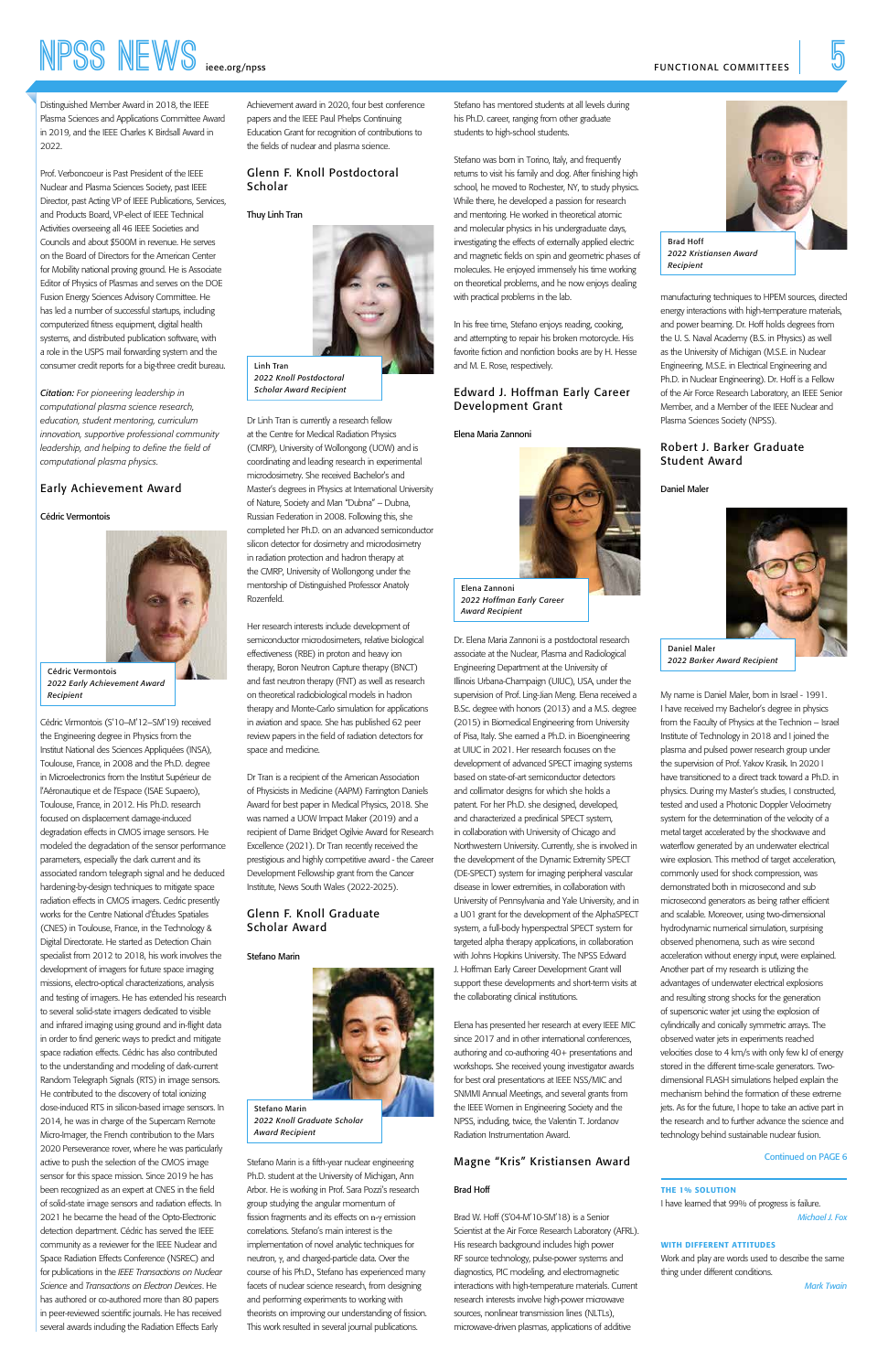# Functional Committees Cont. from PAGE 5

#### Graduate Scholarship Awards

#### Connor W. J. Bevington



Connor Bevington is a Ph.D. candidate in the Department of Physics and Astronomy at the University of British Columbia (UBC). He holds a B.S.c (Physics, 2017) from the University of Waterloo and a M.Sc. (Physics, 2019) from UBC. He conducts medical physics research in the UBC PET/ MRI Imaging Centre under the supervision of Prof. Vesna Sossi, developing image processing, modeling, and analysis algorithms for Positron Emission Tomography (PET) and MRI, aimed at mitigating noise in the raw data and increasing quantitative interpretability of PET/MRI images. His current projects include improving task-related detection of dopamine release using PET, as well as quantifying brain energetics—the usage and production of energy in the brain—by applying intricate denoising and pattern analysis to PET/MRI images. These methods are being applied to two clinical studies: the first investigates a potential loss of segregation of brain function in early Parkinson's Disease (PD) and the second investigates the modulating effect of exercise on brain energetics in PD. In addition to the NPSS Graduate Scholarship award, Connor also holds a NSERC Postgraduate Scholarship, a BC Graduate Scholarship, and several medical imaging conference awards. During his undergraduate studies Connor performed research in cosmology. Upon entering graduate school, he noticed methodological similarities between image processing in cosmology and medical physics. Always having a casual interest in neuroscience, a transition to medical imaging provided the ideal merger between his interests and academic background. Outside of research, he enjoys reading, cooking, triathlon, music production, and flying small aircraft.

#### Jingchen Cao



Jingchen Cao was born in Changchun, China. He received B.Eng. (2015) in Information and Communication Engineering from Zhejiang University, Hangzhou, China, and M.Eng. (2018) in Microelectronics and Solid-state electronics from the Institute of Microelectronics (IME), Chinese Academy of Sciences, Beijing China. He is currently pursuing a Ph.D. degree with the Radiation Effects and Reliability group in the Department of Electrical Engineering and Computer Science at Vanderbilt University in Nashville, Tennessee. Jingchen's research interests include: 1) develop and verify a surface-potentialbased compact model of 2D material field effect transistors, 2) evaluate single-event response of FF designs in advanced bulk FinFET technologies for exposures including alpha particles, fast-neutron heavy ions and so on, and 3) research on total ionizing dose effects and reliability mechanisms for advanced nonvolatile memory devices. Jingchen

has over 20 publications in the field of electrical engineering, about 10 of those are on radiation effects in microelectronic devices and materials. These papers have been cited ~250 times (citation h factor = 7, Google Scholar).

#### Abbas Jinia

Abbas Jinia is a fourth year Ph.D. student in the Department of Nuclear Engineering and Radiological Sciences at the University of Michigan. He is a Physics graduate from Kishinchand Chellaram College, Mumbai, India. In 2018, he earned his master's degree from Purdue University in the U.S. Abbas has distinguished himself in his research productivity. He has authored/ co-authored five peer-reviewed journal articles, four conference papers, and has presented his research at several conferences and workshops. One of his articles has already obtained 35 citations, an outstanding number for a journal paper in our field published only in 2020. Abbas is conducting fundamental research in digital pulse processing and machine learning for active interrogation applications. This research seeks to advance capabilities for detecting concealed special nuclear material. Abbas' research results were selected by the U.S. Department of Energy's National Nuclear Security Administration at their workshop for Next-Generation Artificial Intelligence for Proliferation Detection. In addition to excelling in research, Abbas has served as a graduate student instructor (three times) for NERS 535: Detection for Nuclear Nonproliferation, a laboratory course where students perform radiation detection experiments, data analysis, and Monte Carlo simulations with MCNP and MCNP-POLIMI.

> NPSS President Steven Meikle has appointed Roger Fulton to lead the operational committee for the new NPSS Fund. Existing volunteers who have been working on the fund's initial definition and approval will be joined by new appointments in the coming

Yang Zhou

Yang Zhou is currently a Ph.D. student in the Department of Electrical and Computer Engineering, Michigan State University under the supervision of Prof. Peng Zhang.

His research interests are in theory and modeling of electron emission physics, including field emission, photoemission and thermionic emission. In the past few years, he has been focusing on the study of electron emission with the effects of laser properties, e.g., wavelength, intensity, the corresponding laserinduced heating, as well as the effects of cathode surface states, e.g., coatings, contaminants, and nearby ions. His studies provide insights into both the fundamental physics and the design of cathodes of higher stability and efficiency. He is also interested in electrical contacts, which is a limiting factor for devices made of dissimilar materials, e.g., carbon nanotubes (CNTs) field emitters on a

metallic substrate. In his spare time, he likes hiking, badminton and photography.

Women in Engineering Leadership Development Travel Grant

Enxia Zhang



Enxia Zhang received her B. S. and M. S. degrees in Material Science from Nanjing University of Science and Technology in 2000 and 2003. She received her Ph. D. degree in Microelectronics and Solid-State Electronics from Shanghai Institute of Microsystem and Information Technology (SIMIT), Chinese Academy Sciences, in 2006. Enxia worked at SIMIT as a Research Assistant Professor after graduation (2006-2007) and then joined the Shanghai University of Engineering Science as an Associate Professor (2007 -2009). In 2009, she joined the Radiation Effects and Reliability Group in the Department of Electrical Engineering and Computer Science at Vanderbilt University in Nashville, Tennessee, as a post-doctoral research assistant. She was promoted to Research Assistant Professor of Electrical Engineering in 2010 and to Research Associate Professor of Electrical Engineering and of Material Science in 2017. Enxia's research interests include: 1) research on radiation response and reliability mechanisms for microelectronic devices built in advanced semiconductor technologies and emerging materials; 2) radiation-induced single events/transients and charge collection in advanced devices; and 3) radiation detection and measurements for space and medical application and detector reliability. Enxia is the author of more than 200 publications on radiation effects in microelectronic devices and materials, seven of which have been recognized with outstanding conference and/or student paper awards. These papers have been cited ~4000 times (citation h factor = 33, Google Scholar). Enxia is a Senior Member of the Institute for Electrical and Electronics Engineers. She has served as a session chair for the IEEE Nuclear and Space Radiation Effects Conference, NSREC in 2013 and will serve again in 2022, on the NSREC Awards Committee (2018- 2020), on the program committee for several meetings of the American Vacuum Society (2012- 2014), and on the radiation effects safety committee for Vanderbilt University since 2017. Enxia has also volunteered as a Chinese language and Bible school teacher within the local community.

### FINANCE

# Operational Committee for the NPSS Fund Established



weeks. Funded imperatives will be restricted to those that support NPSS mission-driven educational, outreach, diversity and humanitarian efforts. While initiatives funded under the IEEE rules are limited to three years maximum, the imperatives funded with the NPSS Fund will not have that time limit and can also support the expansion of existing activities, those that are not allowed by IEEE initiative funding.

The IEEE Foundation is currently establishing their internal systems and documentation to include the NPSS Fund and once that is done and our operational committee is fully established and running, the new NPSS Fund will be in operation.

We are excited to be able to expand our activities within our fields of interest, including expanding the existing support for students.

*Roger Fulton, NPSS Fund Chair, can be reached by E-mail at roger.fulton@sydney.edu.ay; Peter Clout, Communications Chair, can be reached by E-mail at p.clout@ieee.org.*

#### **NOMINATIONS**

Four NPSS AdCom positions open for nomination

The NPSS Administrative Committee (AdCom) consists of various members including elected members from our eight Technical Committees (TC) and the Transnational Committee. Four TCs have open positions starting in 2023 for a term of four years.

» Nuclear Medical and Imaging Sciences (NMISC)

» Particle Accelerator Science and Technology (PAST)

#### » Radiation Effects (REC)

#### » Radiation Instrumentation (RITC)

If you are interested in one of these positions or want to nominate somebody, please contact our Nominations Chair, Ron Schrimpf, at ron.schrimpf@ vanderbilt.edu. Candidates must be members in good standing of the NPSS and the IEEE. Each nomination must contain a statement of the willingness and ability of the nominee to serve if elected, the membership status and number of the nominee, a short biography, and a statement of topics that the candidate wishes to address as an AdCom member. Nominations must be sent to the Nominations Chair before June 1, 2022.

*Ron Schrimpf, NPSS Nominations Chair, can be reached by E-mail at ron.schrimpf@vanderbilt. edu.*

Connor Bevington *2022 Graduate Scholarhip Award Recipient* 

#### Jingchen Cao *2022 Graduate Scholarhip Award Recipient*



Abbas Jinia *2022 Graduate Scholarhip Award Recipient* 

Enxia Zhang *2022 WIE Travel Grant Recipient*



*2022 Graduate Scholarhip* 

#### *Award Recipient*

Roger Fulton *NPSS Fund Chair*



Peter Clout *IEEE NPSS Communications Committee Chair*

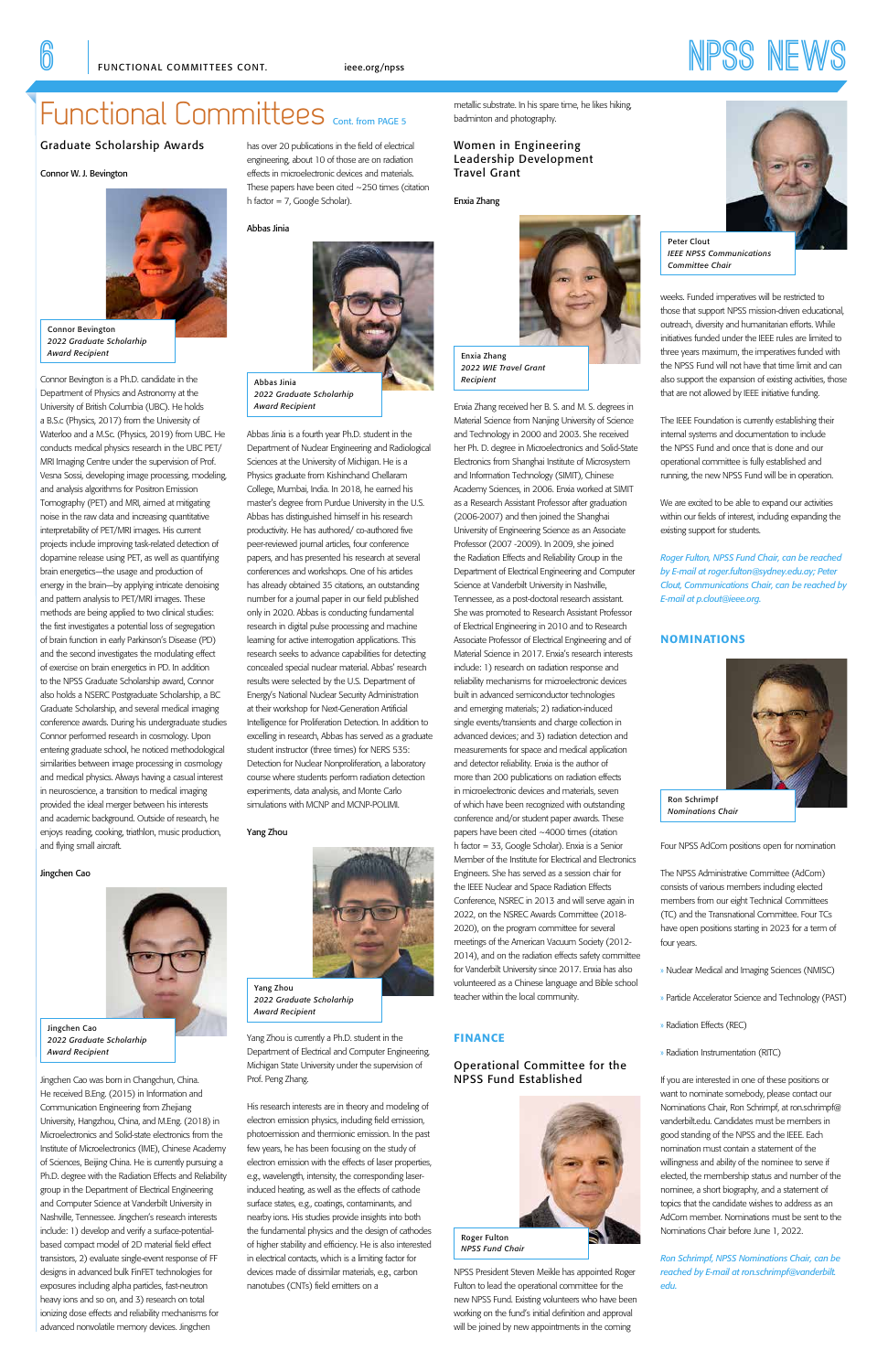# Solar Powered, Point-of-Use Plasma Disinfection Tool for Clean Water on Demand

The leading cause of death worldwide is waterborne disease. Some 3.4 million people die each year from drinking unclean water. The primary source of contamination is raw sewage intrusion into drinking-water sources due to the lack of waste-watertreatment infrastructure. According to the World Health Organization, 30,000 women and 400,000 babies die every year associated with infections during child birth due to poor hand cleaning--deaths that could have been prevented if clean water and disinfectants were readily available. These staggering numbers are horrifying. With plasma technology, we aim to develop and field a simple tool for point of use water treatment—thus supply on-demand clean water for drinking and basic sanitation.

Funded as an IEEE NPSS Humanitarian Initiative, we are working to develop and demonstrate a solar- (or human-) powered, plasma-based point-of-use accessory for disinfecting on-demand moderate amounts of water for hand washing and drinking. The target sterilizing water will provide limited residual disinfecting power for destroying pathogens on surfaces coming in contact with the water as well. The goal is to distribute these devices to developing countries.

The basis of the technology being explored for this application is a spin-off device, the plasma wand, developed at the University of Michigan for the purpose of disinfecting surfaces in response to the COVID pandemic. The technology was designed to facilitate the control of gas phase chemistry, allowing for the enhancement of the production of oxidants such as ozone and hydrogen peroxide and the reduction below US EPA maximum concentration level of undesirable byproducts such as nitrites and nitrates. The half-life of the dose of peroxide, and to a much lesser degree ozone, are expected to provide enough limited residual disinfecting power to enable immediate use. Disinfecting power will be quantified as a function of time and initial water quality. To achieve these goals, we have characterized the ability of the source to deliver dose to water targets. We recently treated water targets contaminated with E. coli to demonstrate efficacy. E. coli is commonly used as a pathogen indicator in waste-water plants. E. coli is also a contributor to water-borne disease. Figure 1 depicts the graduate students working on the project and the disinfection capacity of the device. The plasma wand has demonstrated the capacity to destroy MS2, a model virus, as well. The next stage is the application of EPA certification challenge testing for infectious microbes using noninfectious models to the device, optimizing performance and ultimately providing a pathway to broad certification. A key consideration in this effort is the power supply. Power supplies used to make nonthermal plasmas for applications such as this are expensive and would otherwise make this technology not broadly accessible, particularly in economically disadvantaged, resource-limited underdeveloped countries. That said, a key focus of this effort is to demonstrate operation using cheaper, essentially off-the-shelf power supplies that achieve desired voltage requirements albeit over a limited range. Here we seek to integrate an inexpensive on/off black box power supply —no tuning in the field should be necessary. Under a previous activity we demonstrated that we could power a plasma power supply with a human-powered, bicycle-coupled generator. This approach along with a solar-powered embodiment will be explored. We would like this technology to be robust and usable day or night.

2022 is the 75<sup>th</sup> anniversary of the invention of the transistor by Bardeen, Brattain, and Schockley; their original transistor is shown schematically in [1]. Thanks to more than six decades of Moore's Law scaling of integrated circuits (ICs) [2], as illustrated in Fig. 2 [3], [4], advanced chips such as the Apple M1 Ultra now feature more than 100 billion transistors [5]. Moore's Law scaling has profoundly affected the radiation response of transistors and ICs [4], a topic explored in detail in the NPSS Distinguished Lecturers Program [6].





Continued on PAGE 8 Fig. 2. Transistor count and IC performance, frequency, power, and number of logical cores from 1971 through 2020. The geometrically increasing trend in transistor count reflects Moore's Law scaling. (After [3], [4].)

IEEE NPSS initiatives are focused on translational processes to produce society benefiting technologies from fundamental research. This project leverages fundamental plasma research to a deployable, developing-world platform to sanitize water for drinking and hand cleansing. Successful deployment of the clean-water station

will directly address public health needs in developing countries where often adequate wastewater treatment is lacking and the logistical pipeline for conventional disinfectants fails. Following laboratory demonstration, we will approach foundations (e.g., Ford, Gates) to sponsor a pilot deployment program (e.g., 5-10 units). Our intent is that this be a nonprofit venture, and so will affiliate with existing NGOs. In fact, we have already garnered support from a nonprofit to assist in the power-supply development.

*Professor John Foster can be reached at the University of Michigan Department of Nuclear Engineering and. Radiological Sciences, Plasma. Science and Technology Laboratory, Ann Arbor, MI; Phone: +1 734-764-1976; or by E-mail at jefoster@umich.edu.*









Professor John Foster *University of Michigan, Author*



Figure 1. Upper-Graduate students Roxanne Pinsky and Chelsea Tischler. Lower-Experimental results demonstrating disinfection power of plasma wand tool.

# 75<sup>th</sup> Anniversary of the Transistor - a Boilermaker Reflects

I received my Ph. D. in Physics from Purdue University in 1984. At Purdue, the transistor is known as "the one

that got away," for reasons I will now discuss briefly. During the Second World War, Purdue developed highquality, miniaturized germanium (Ge) rectifiers to serve as microwave detectors in support of the MIT Radiation Laboratory's radar project. The work at Purdue helped to establish Ge as a useful and valuable semiconductor [7]. During these investigations, Ralph Bray, then a graduate student working with Karl Lark-Horovitz, Chair of the Purdue Physics Department, observed anomalously low spreading resistance around point contacts to Ge. Soon after, using a Ge crystal grown at Purdue, Bardeen and Brattain demonstrated at Bell Labs that this effect was due to minority carrier injection, which could be induced and controlled in a triode configuration (Fig. 1) to form a transistor [1], and of course the rest is history.

Although missing the opportunity to invent the transistor, the Purdue group under the leadership of Lark-Horovitz made many significant contributions to the understanding of semiconductor physics, including early and fundamental research on the effects of ionizing radiation. For example, Fig. 3 shows that neutron irradiation of n-type germanium (curve b) initially causes a decrease in conductance as electrons are removed from the conduction band by the introduction of traps, but at higher fluences the dominant conductivity changes to p-type as a result of point-defect creation. The conductance then increases with fluence, similarly to curve a [8]. Displacement-damage-induced type inversion in germanium and silicon remains important in semiconductor radiation detectors [9].

#### Dan Fleetwood *Vanderbilt University*